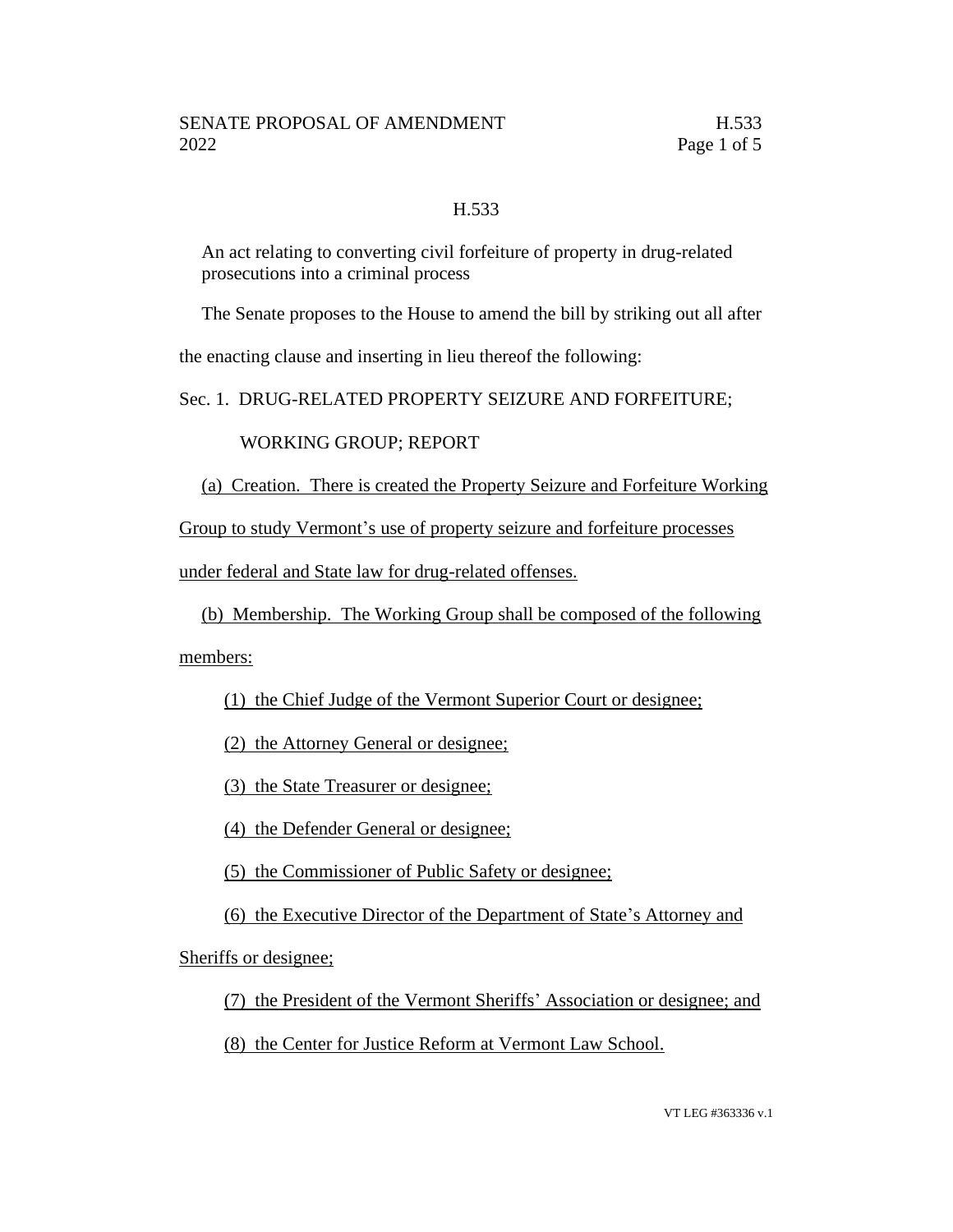(c) Powers and duties. The Working Group shall study how Vermont law enforcement used federal and State law to seize and forfeit property in drugrelated offenses since 2015. In particular, the study shall examine:

(1) the date, type, quantity, value, and location of any seized property;

(2) the number of State property seizures resulting in federal adoption;

(3) forfeiture actions commenced using the State and federal processes, including the date of commencement, type of forfeiture process used, and why the specific forfeiture process was selected;

(4) drug offenses related to any State and federal forfeiture actions, including the date the offense is charged and date of final judgment, plea agreement, or other agreement disposing of the matter;

(5) whether innocent owners, lienholders, or other interested parties aggrieved by a seizure or forfeiture intervened or otherwise participated in any State and federal forfeiture actions;

(6) the outcomes of State and federal forfeiture actions, including the dates of disposition and whether property was forfeited, returned, or otherwise disposed;

(7) how and when the proceeds of forfeited property were distributed using the State and federal processes, including the share of proceeds received by any law enforcement agencies and prosecutors' offices;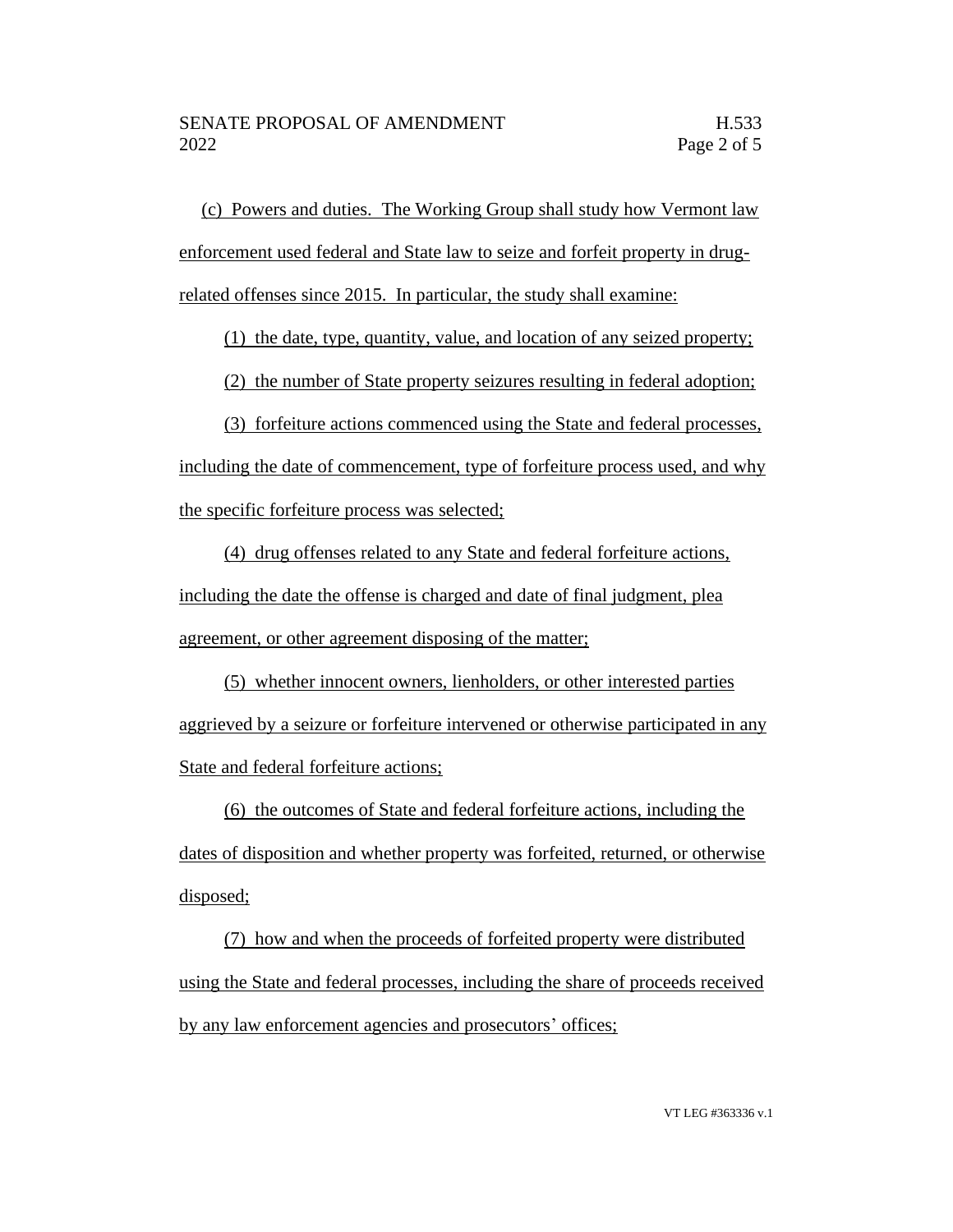(8) how any proceeds were used by law enforcement agencies and prosecutors' offices;

(9) any problems, impediments, or issues with the State process,

including impacts on the State court system if it is expanded; and

(10) any complaints concerning abuse of the State and federal processes

by law enforcement agencies or prosecutors' offices.

(d) Report. On or before December 15, 2022, the Working Group shall

submit a written report in the form of proposed legislation to the Joint

Legislative Justice Oversight Committee, the Senate Committee on Judiciary,

and the House Committee on Judiciary.

(e) Meetings.

(1) The Chief Judge of the Vermont Superior Court or designee shall call the first meeting of the Working Group to occur on or before July 15, 2022.

(2) The Committee shall select a chair from among its members at the first meeting.

(3) A majority of the membership shall constitute a quorum.

(4) The Working Group shall cease to exist on January 31, 2023.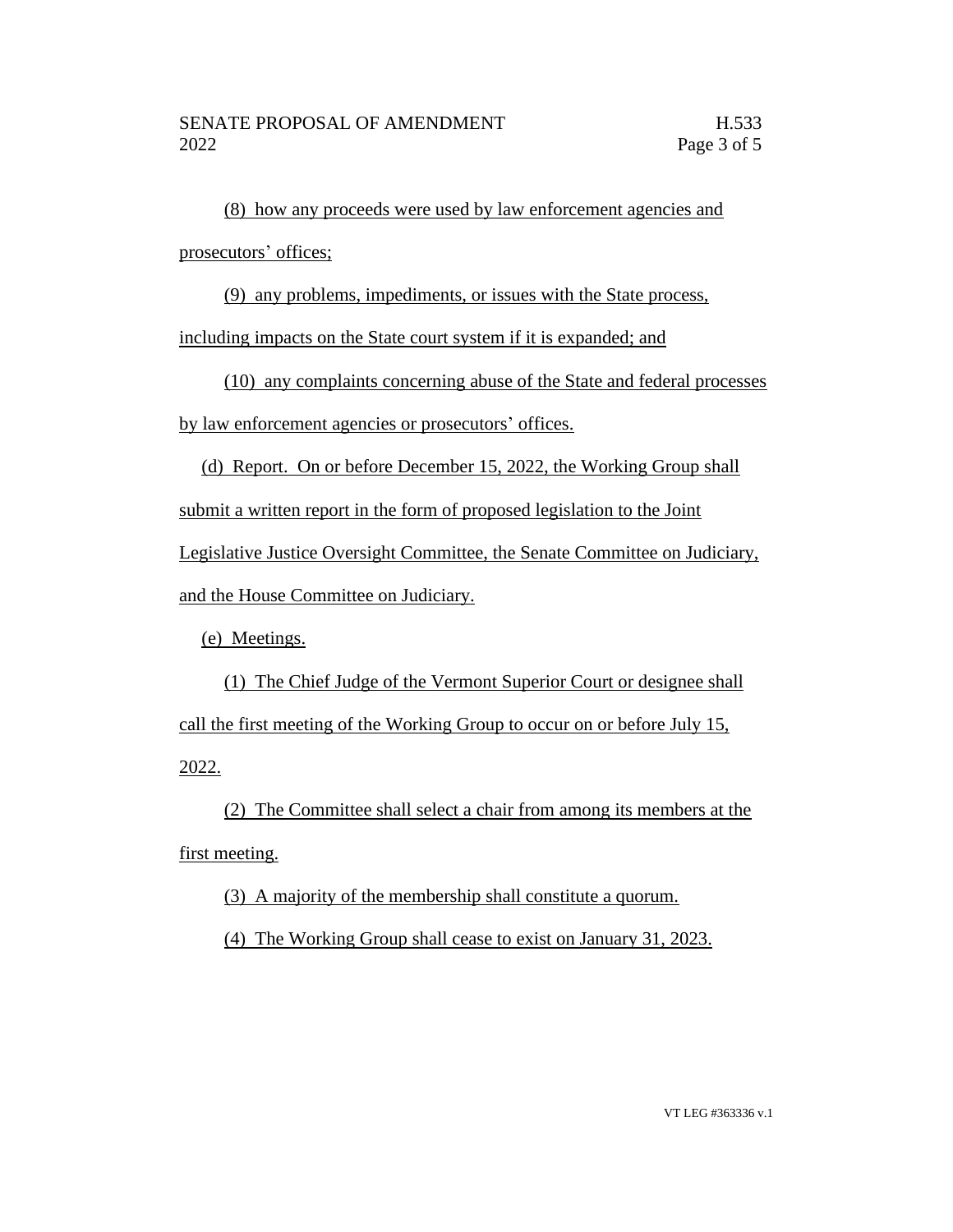Sec. 2. 18 V.S.A. § 4247 is amended to read:

#### § 4247. DISPOSITION OF PROPERTY

(a) Whenever property is forfeited and delivered to the State Treasurer under this subchapter, the State Treasurer shall,  $\theta$  not sooner than 90 days  $\theta$ after the date the property is delivered, sell the property at a public sale held under 27 V.S.A. chapter <del>13</del> 18, subchapter 7.

(b) The proceeds from the sale of forfeited property shall be used first to offset any costs of selling the property, and then, after any liens on the property have been paid in full, applied to payment of seizure, storage, and forfeiture expenses, including animal care expenses related to the underlying violation. Remaining proceeds shall be distributed as follows:

\* \* \*

(B) The Governor's Criminal Justice and Substance Abuse Cabinet Agency of Administration is authorized to determine the allocations among the groups listed in subdivision  $(A)$  of this subdivision  $(1)$ , and may only reimburse the prosecutor and law enforcement agencies that participated in the enforcement effort resulting in the forfeiture for expenses incurred, including actual expenses for involved personnel. The proceeds shall be held by the Treasurer until the Cabinet Agency notifies the Treasurer of the allocation determinations, at which time the Treasurer shall forward the allocated amounts to the appropriate agency's operating funds.